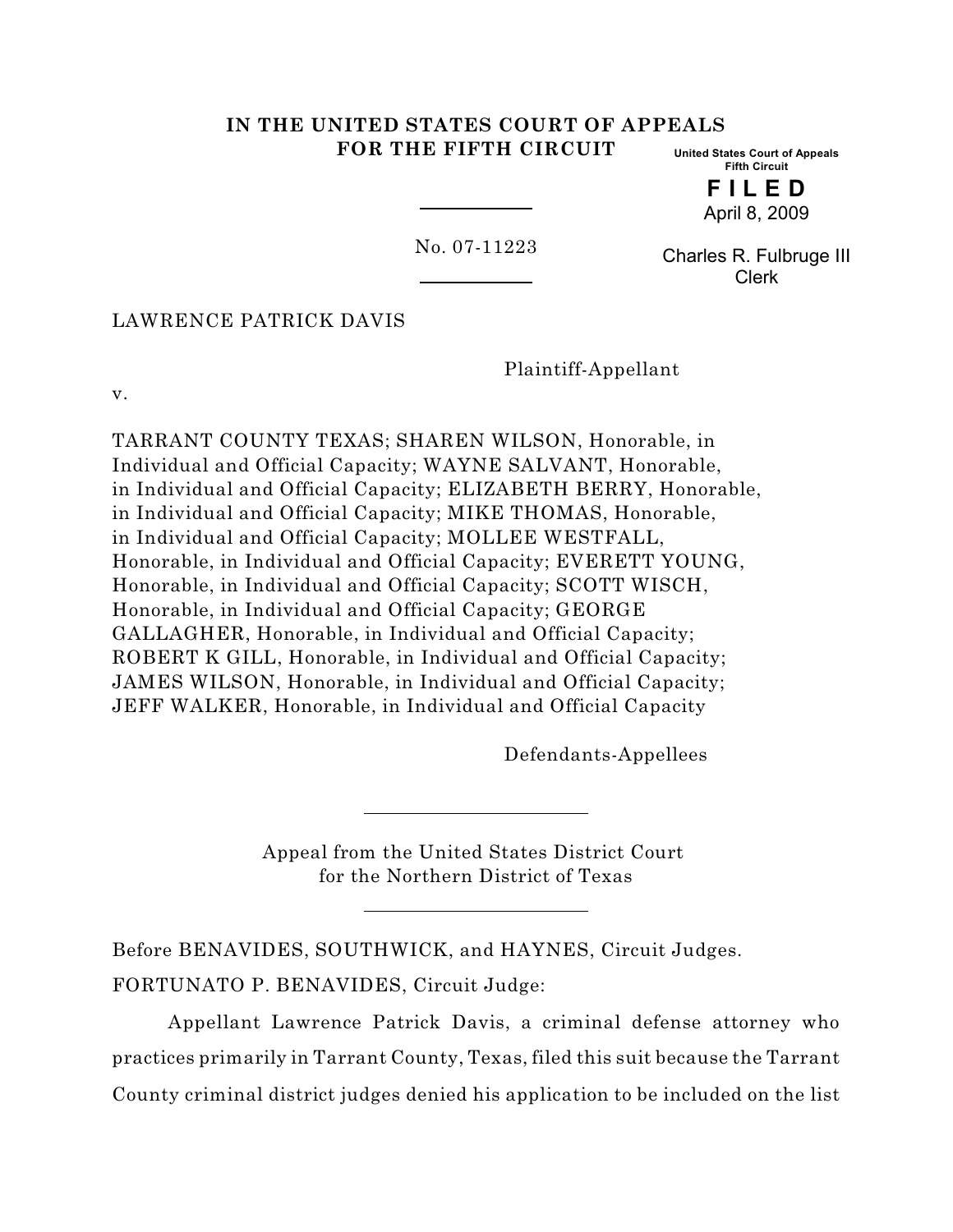of attorneys eligible for court appointment in felony cases in Tarrant County, known as "the wheel." Davis sued the district judges hearing felony cases in Tarrant County and the presiding judge of the Eighth Judicial Administrative Region (collectively, the "defendant judges") in both their individual and official capacities, and Tarrant County, under 42 U.S.C. § 1983, asserting that the establishment and implementation of the county policy for the appointment of counsel to represent indigent defendants and the denial of his application violated the due process and equal protection clauses of the Fourteenth Amendment and the due process clause of the Fifth Amendment.

The district court granted the motions to dismiss filed by the defendant judges and Tarrant County on the grounds: (1) that the defendant judges were immune from suit in their individual capacities because they were acting in their judicial capacities when they established and implemented the appointment policy and denied Davis's application; (2) that the defendant judges were immune from suit in their official capacities under the Eleventh Amendment; and (3) that Tarrant County was not liable as a matter of law because the defendant judges were acting on behalf of the state of Texas, not Tarrant County. The district court did not address the alternative grounds for dismissal raised in the motions to dismiss, including that Davis had failed to allege any violation of a protected property right or liberty interest and that the defendant judges were entitled to qualified and legislative immunity.

Davis appealed, arguing: (1) that the defendant judges' acts were not judicial in nature; (2) that the Eleventh Amendment did not bar his request for prospective declaratory relief; and (3) that Tarrant County was liable for the defendant judges' actions because the Texas Fair Defense Act, passed in 2001, makes the defendant judges county policymakers. An amicus brief was submitted by the Texas Fair Defense Project ("TFDP") in support of Davis's position that the defendant judges acted as county policymakers and that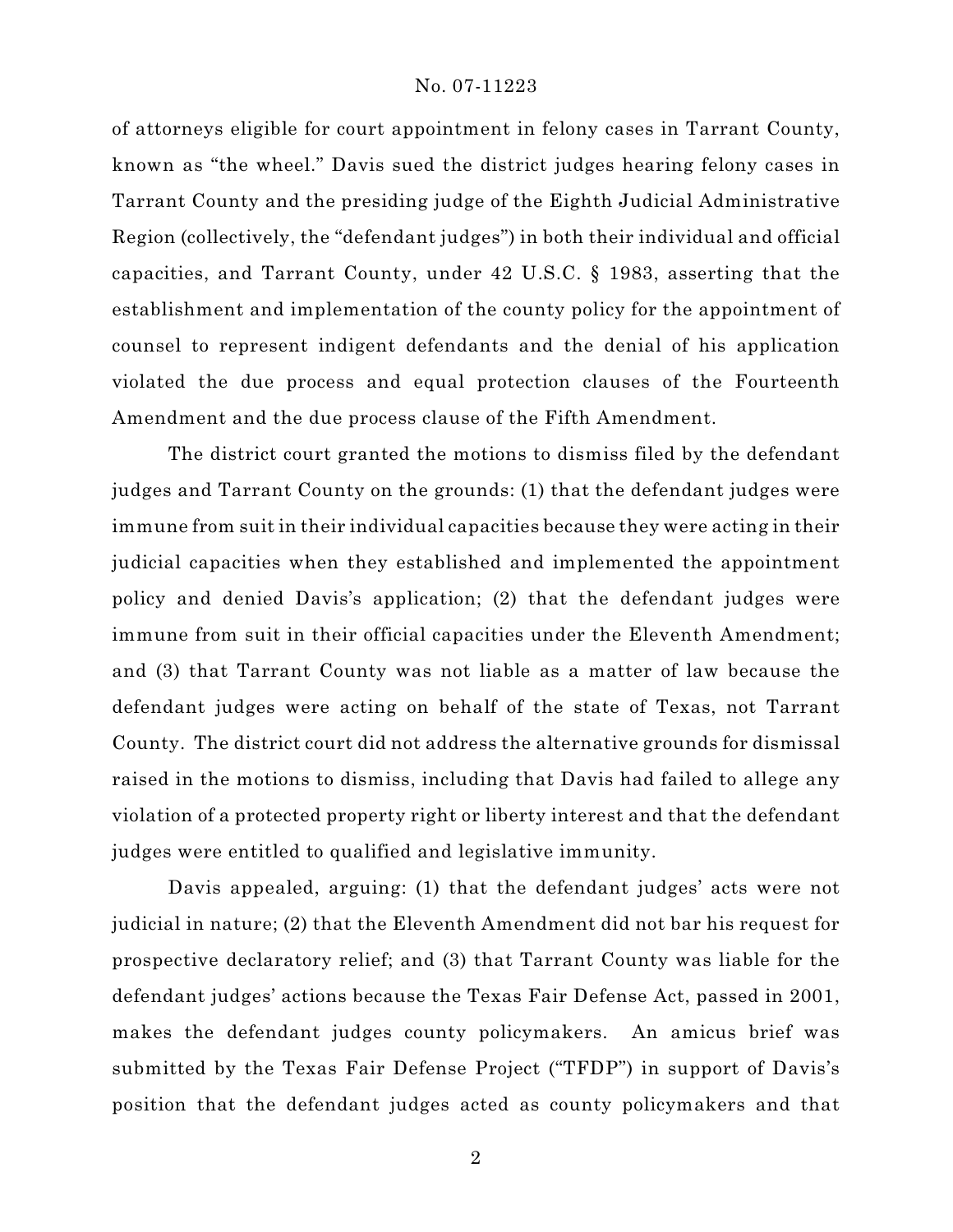Tarrant County may be held liable for the defendant judges' actions in establishing and implementing the appointment policy.

For the reasons stated below, we AFFIRM.

# **I. Standard of Review**

 A district court's grant of a motion to dismiss is reviewed de novo, using the same standard as the district court. *See Frank v. Delta Airlines, Inc.*, 314 F.3d 195, 197 (5th Cir. 2002). In ruling on a motion to dismiss, a court "accepts all well-pleaded facts as true, viewing them in the light most favorable to the plaintiff." *Reliable Consultants, Inc. v. Earle*, 517 F.3d 738, 742 (5th Cir. 2008). "To survive a Rule 12(b)(6) motion to dismiss, the plaintiff must plead enough facts to state a claim to relief that is plausible on its face." *Id.* (internal quotations omitted).

# **II. Background**

# **A. Davis's Application for Felony Court Appointments**

On June 1, 2005, Davis submitted an application to be included on the Tarrant County felony court appointment wheel. His application was denied on August 1, 2005. On October 28, 2005, Davis's attorney sent a letter to the Tarrant County criminal district judges asking for an explanation of the denial and requesting a hearing. The judges did not respond to the letter. On June 2, 2006, Davis sent another letter to the judges asking for an explanation of the denial of his application and requesting a hearing. The judges did not respond to the second letter.

Davis alleges that the judges denied his application to be included on the felony court appointment wheel because he did not have good personal relationships with the judges, he was not part of the judges' "good ol' boys" network, and the judges were trying to exclude qualified attorneys from the wheel in order to increase the conviction rate and clear the criminal court's docket.

3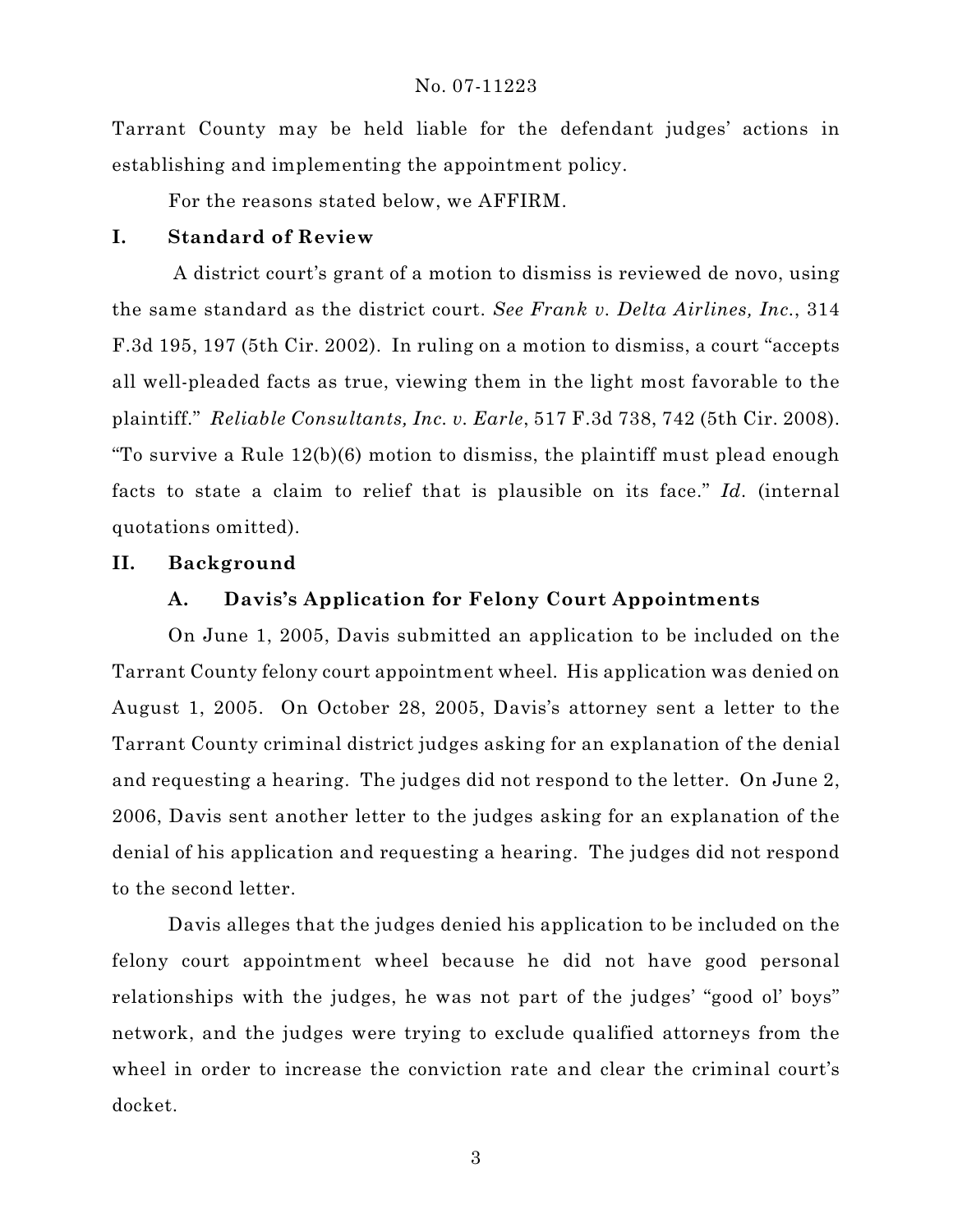# **B. The Texas Fair Defense Act**

In 2001, the Texas Fair Defense Act (the "Act") was passed. The Act substantially revised Article 26.04 of the Texas Code of Criminal Procedure, which governs the procedures for the appointment of counsel. Prior to January 1, 2002, when the Act went into effect, Article 26.04 provided that decisions regarding the appointment of counsel would be made by individual judges on a case-by-case basis. Article 26.04 stated:

Court shall appoint counsel

(a) Whenever the court determines that a defendant charged with a felony or a misdemeanor punishable by imprisonment is indigent or that the interests of justice require representation of a defendant in a criminal proceeding, the court shall appoint one or more practicing attorneys to defend him. . . .

Tex. Code Crim. Pro. Ann. art. 26.04 (Vernon 1989).

The 2001 amendment established a much more detailed procedural regime for the appointment of counsel in criminal cases that requires judges in each county to establish standardized countywide procedures. The 2001 amendment provides that the countywide policy may be based on the establishment of a public appointment list, the appointment of a public defender, the creation of an "alternate program," or simply allowing judges to appoint attorneys from any county in the court's administrative judicial region. The text of Article 26.04 following the 2001 amendment provides in relevant part:

Procedures for Appointing Counsel

(a) The judges of the county courts, statutory county courts, and district courts trying criminal cases in each county, by local rule, shall adopt and publish written countywide procedures for timely and fairly appointing counsel for an indigent defendant in the county arrested for or charged with a misdemeanor punishable by confinement or a felony. . . . A court shall appoint an attorney from a public appointment list using a system of rotation, unless the court appoints an attorney under [those subsections addressing the appointment of the public defender, the creation of a countywide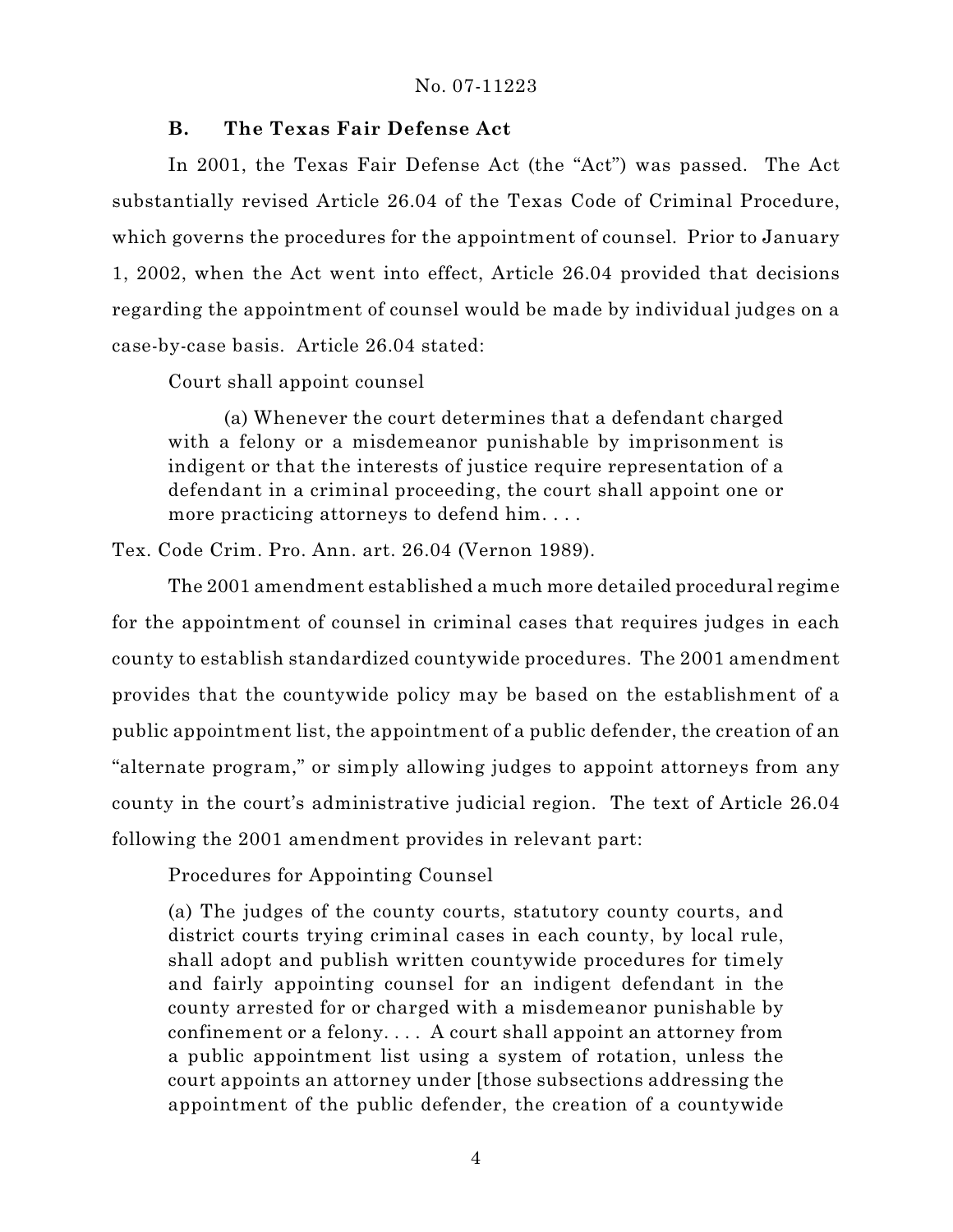alternative program, or a judge's ability to appoint a counsel from any county in the court's administrative judicial region]. The court shall appoint attorneys from among the next five names on the appointment list in the order in which the attorneys' names appear on the list, unless the court makes a finding of good cause on the record for appointing an attorney out of order. An attorney who is not appointed in the order in which the attorney's name appears on the list shall remain next in order on the list.

Tex. Code Crim. Pro. Ann. art. 26.04 (Vernon 2009). Article 26.04 sets out a number of requirements for the countywide procedures, such as that they authorize only the judges of the county courts, statutory county courts, and district courts trying criminal cases in the county, or the judges' designee, to appoint counsel for indigent defendants in the county; that they ensure that appointments are allocated among qualified attorneys in a manner that is fair, neutral, and nondiscriminatory; and that the judges specify the objective qualifications necessary for an attorney to be included on the public appointment list. *Id.*

# **C. The Tarrant County Appointment Policies**

In order to comply with the Texas Fair Defense Act, the judges of the Tarrant County criminal district courts published a set of guidelines for felony court appointments. The guidelines in effect at the time Davis applied for felony court appointments in Tarrant County in June 2005 stated that appointments were to be made from a rotating list of the names of eligible attorneys, arranged according to the chronological date of receipt of an approved application, and that an attorney was to receive one defendant per rotation on the appointment list. The guidelines set out mandatory general qualifications for attorneys who sought criminal court appointments. These qualifications appear to be mostly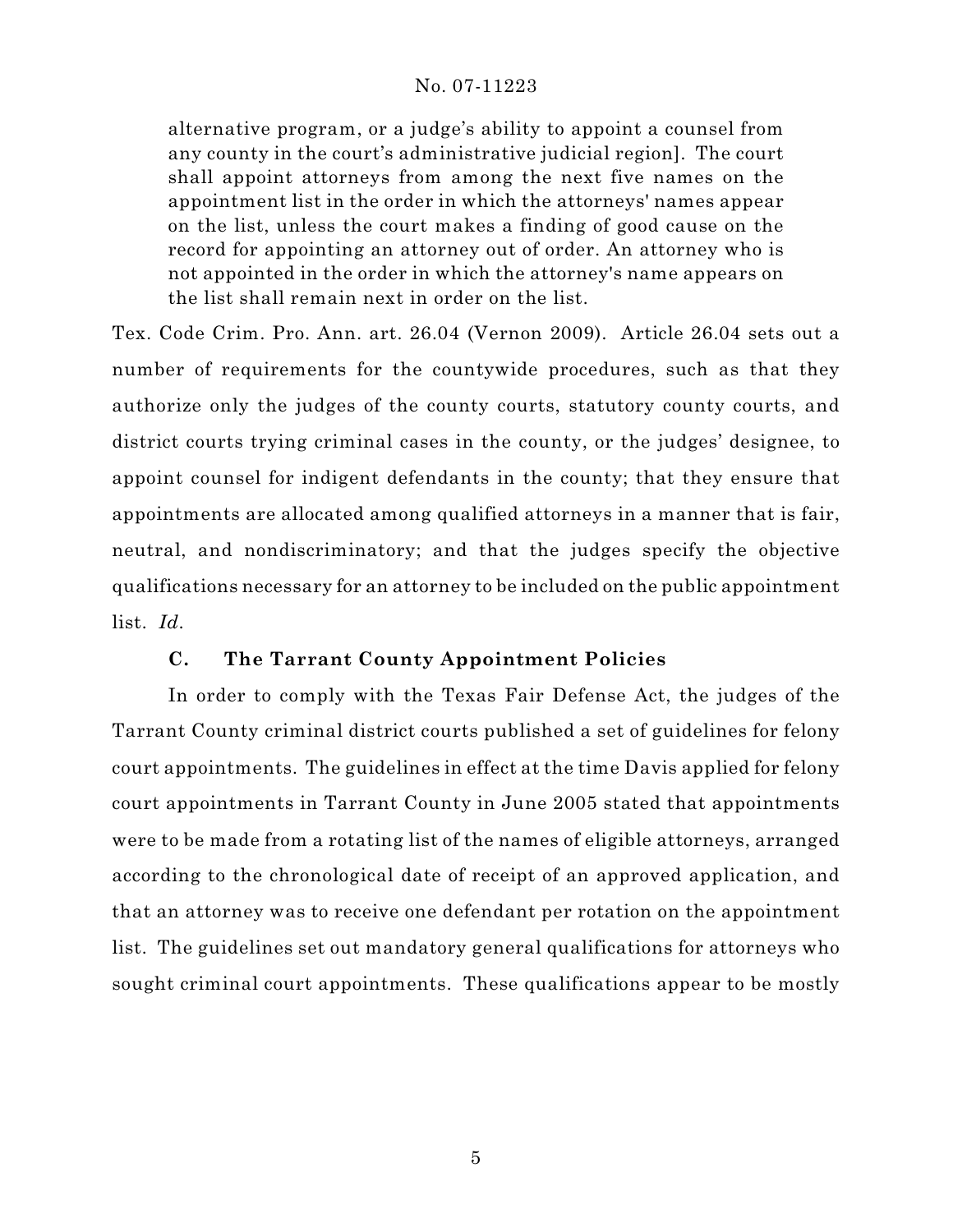objective, e.g., being a member in good standing of the state bar who maintains a principal office in Tarrant County. 1

On April 24, 2006, the Tarrant County criminal district court judges issued the Tarrant County District Courts Felony Court-Appointment Plan (the "Plan"), which superseded the existing guidelines for felony court appointments. The Plan was signed by Judges Sharen Wilson, Wayne Salvant, Elizabeth Berry, Mike Thomas, Bob Gill, Everett Young, James Wilson, Scott Wisch, and George Gallagher, and was approved by Jeff Walker, the Presiding Judge of the Eighth Administrative Judicial Region. The Plan provides that a qualified attorney will be appointed to each indigent defendant based on a rotating felony appointment wheel consisting of the names of qualified attorneys approved by a majority of the district judges hearing criminal cases, and that each qualified attorney will be appointed to represent one indigent defendant per rotation through the wheel. The Plan allows judges or their designees to deviate from the rotation system and appoint an attorney who is specifically qualified under the Plan on an ad hoc basis upon a finding of good cause to deviate from the rotation system.

The Plan, like the superseded guidelines, imposes mandatory general qualifications for attorneys seeking appointments. The Plan states: "A critical review of the quality of representation actually provided by attorneys applying to be on the wheel is a factor in providing high quality representation to indigent

 $1$  The general qualifications also included having a functioning fax machine and email address and some means of regularly receiving phone messages, filing a sworn application for appointments approved by the district judges with the Coordinator of Attorney Appointments, notifying the Coordinator of any matter that would disqualify the attorney from receiving appointments and filing an annual compliance update, and appearing in cases to which the attorney has been appointed and representing indigent clients that the attorney has been appointed to represent. The guidelines also imposed minimum qualifications for appointments in specific categories of cases, such as "State Jail Felony" and "Second and Third Degree Felony and Motion to Revoke or Adjudicate Community Supervision." These qualifications related to the number of cases in the relevant category that the attorney had been involved with, the number of years the attorney had been licensed to practice, and the attorney's board certifications and CLE training.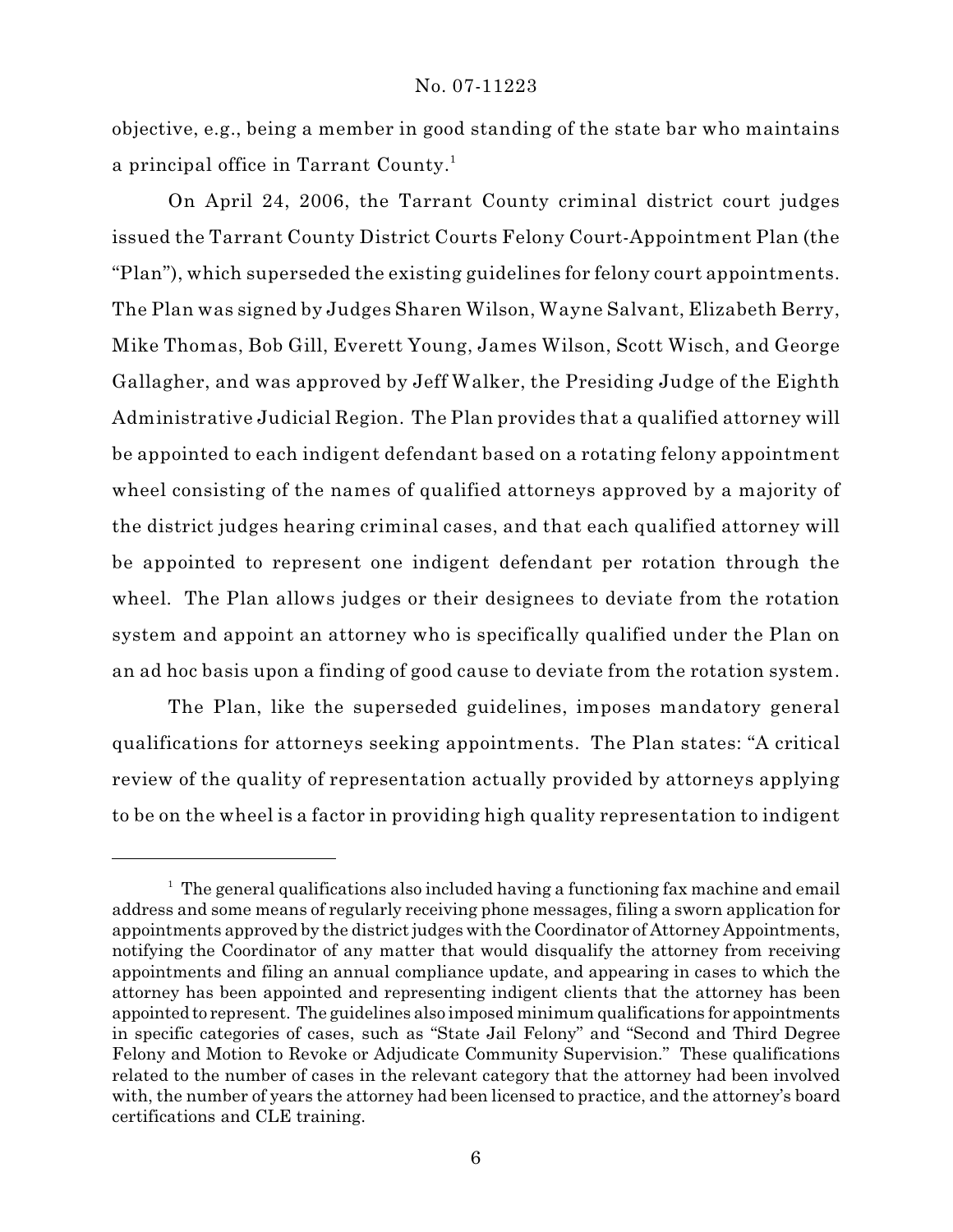defendants. In addition to the objective criteria outlined herein, the statutes of the State of Texas provide for a subjective review of the qualifications of the attorneys applying for inclusion on the wheel. . . . The establishment of this system of qualifications confers to no attorney a property interest in receiving felony court-appointments." The specific qualifications required to receive appointments in certain categories of felony cases appear to be essentially identical to those in the superseded guidelines, but the Plan includes additional "objective" general qualifications to receive appointments, such as consistently demonstrating commitment to providing effective assistance of counsel and quality representation to criminal defendants; consistently demonstrating professionalism, proficiency, and reliability in representing criminal defendants and in dealing with the courts and opposing counsel; and being of sound mind, as well as good moral and ethical character. $^{\text{2}}$ 

### **III. Standing**

Davis challenges both his rejection under the Tarrant County guidelines in effect at the time he applied for felony court appointments in June 2005 and the establishment and implementation of the 2006 Plan, which superseded the existing guidelines. The defendant judges contend that Davis lacks standing to bring a claim based on the adoption of the 2006 Plan because his application for inclusion on the Tarrant County felony court appointment wheel was submitted and denied under the superseded guidelines before the Plan was adopted in 2006, and he has failed to file another application.

 $\alpha$ <sup>2</sup> The additional "objective" qualifications also include: being familiar with Texas law; not having been sanctioned by a court for failure to appear or for any type of unprofessional or abusive conduct; maintaining a listing in the telephone directory; promptly responding to communications from the court; maintaining the capacity to access the court's electronic filing system; and promptly contacting individuals who the attorney has been appointed to represent.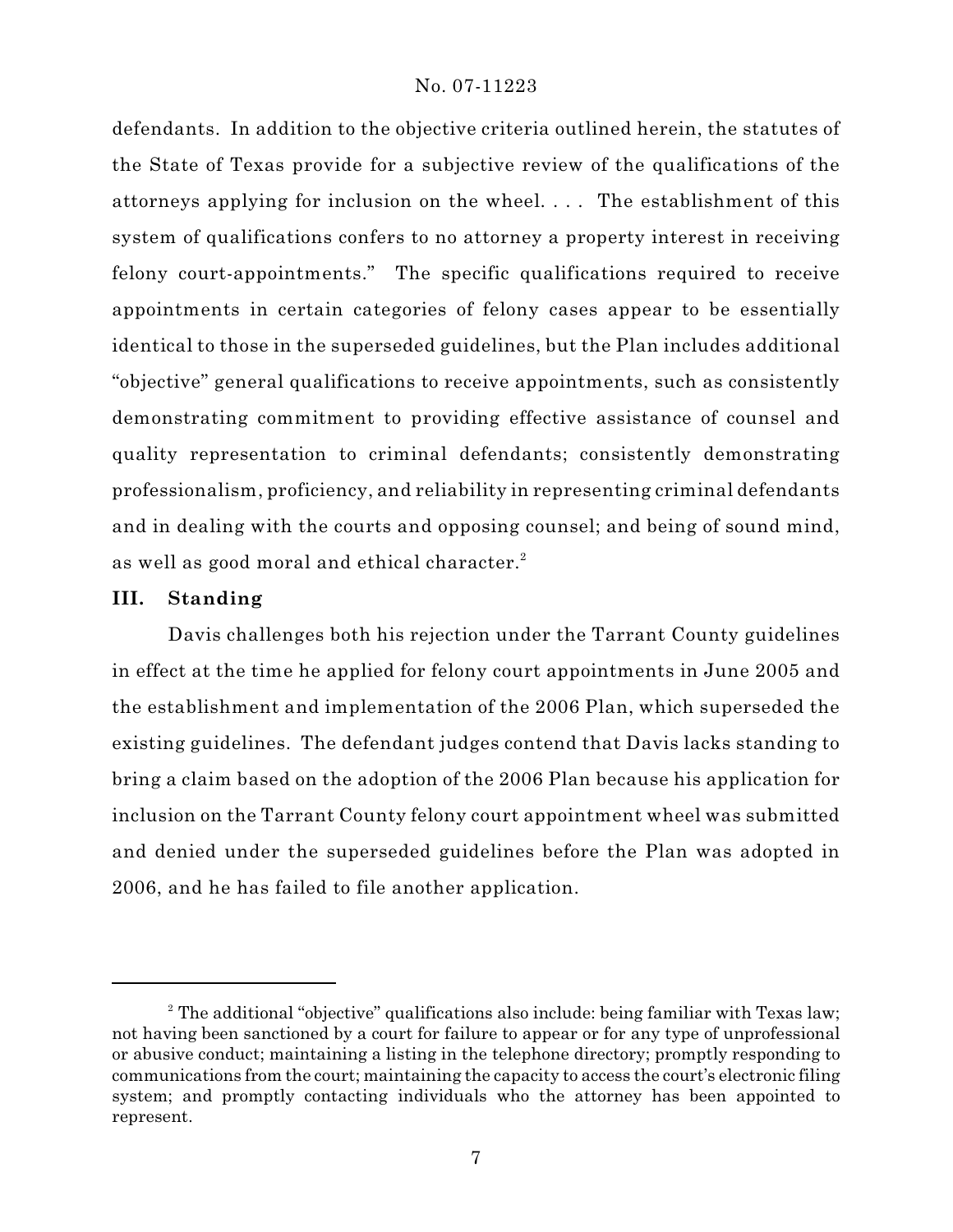The district court did not base its ruling on Davis's lack of standing to challenge the adoption of the Plan, but standing is a jurisdictional requirement and may be raised at any time. *See FW/PBS, Inc. v. Dallas*, 493 U.S. 215, 231 (1990). In order to satisfy the standing requirement of an "actual or imminent" injury, a plaintiff generally must submit to the challenged policy before pursuing an action to dispute it. *See, e.g.*, *Moose Lodge No. 107 v. Irvis*, 407 U.S. 163, 166–71 (1972) (holding that plaintiff who had never applied for membership lacked standing to challenge fraternal organization's discriminatory membership policies); *Grant ex rel. Family Eldercare v. Gilbert*, 324 F.3d 383, 388 (5th Cir. 2003) (holding that plaintiff lacked standing to challenge waiver policy because he failed to apply for waiver services); *Madsen v. Boise State Univ.*, 976 F.2d 1219, 1221 (9th Cir. 1992) ("[A] plaintiff lacks standing to challenge a rule or policy to which he has not submitted himself by actually applying for the desired benefit."). However, strict adherence to this general rule may be excused when a policy's flat prohibition would render submission futile. *LeClerc v. Webb*, 419 F.3d 405, 413 (5th Cir. 2005) (citing *Ellison v. Connor*, 153 F.3d 247, 255 (5th Cir. 1998)).

Davis does not clearly articulate his response to the defendant judges' standing argument, but it appears that he speculates that his application would have been rejected if he had reapplied under the Plan due to his rejection under the superseded guidelines. Such speculation is not sufficient to show that applying under the Plan would have been futile. *See United Indus., Inc. v. Eimco Process Equip. Co.*, 61 F.3d 445, 449 (5th Cir. 1995) (holding that evidence of futility was insufficient because it amounted to nothing more than a pessimistic belief that it was not worth attempting to compete for a project); *Pucket v. Hot Springs School Dist. No. 23-2*, 526 F.3d 1151, 1162 (8th Cir. 2008) (holding that plaintiffs lacked standing because "there was no allegation or evidence that a request by the plaintiffs to reinstate busing of Bethesda students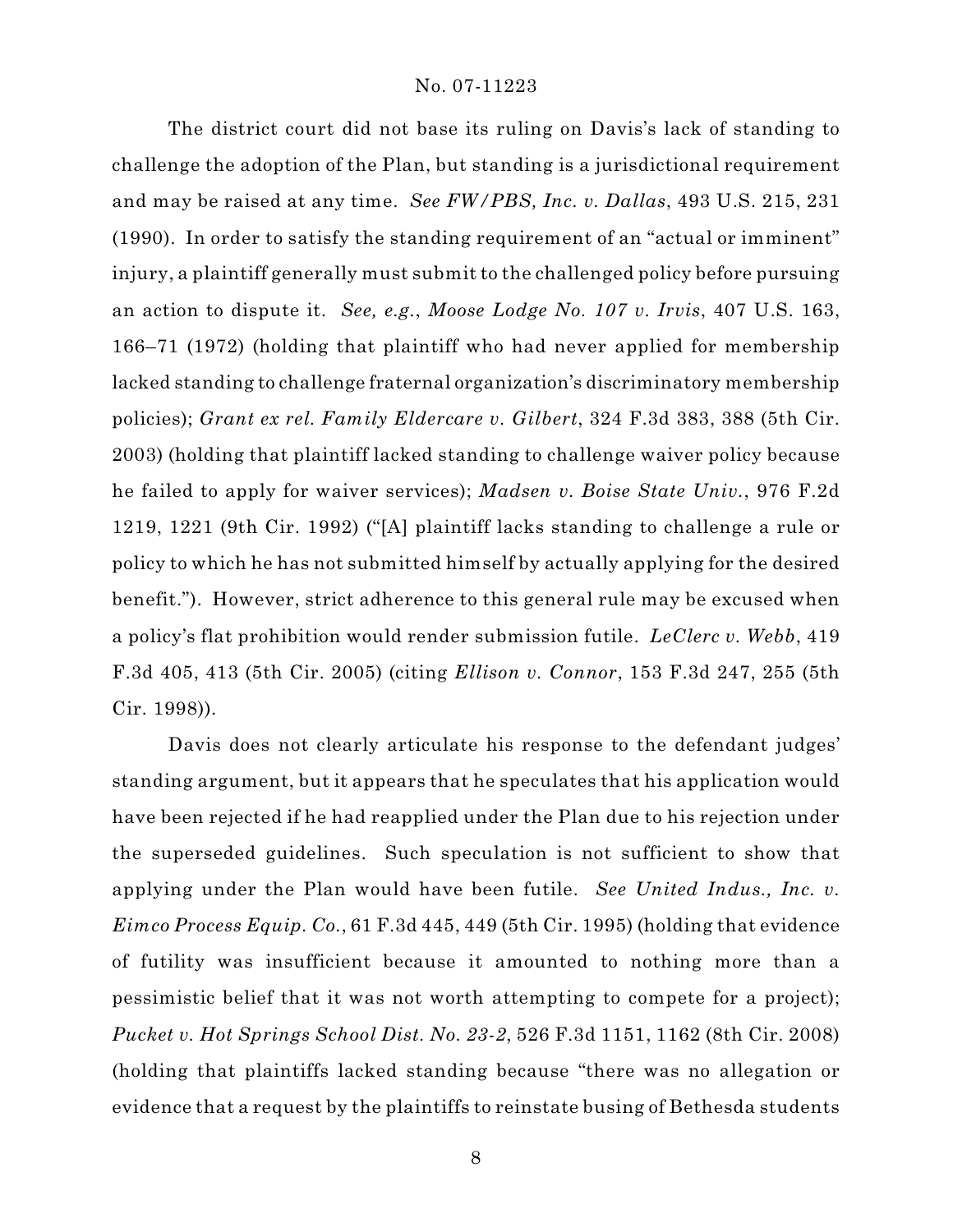after § 13-29-1.2 became effective would have been futile"); *cf. Ellison v. Connor*, 153 F.3d 247, 255 (5th Cir. 1998) (holding that it would have been futile for plaintiffs to apply for permits because they had been sent a letter specifically stating that the permits would be denied); *Moore v. U.S. Dep't of Agric.*, 993 F.2d 1222, 1222–1224 (5th Cir. 1993) (holding that white farmers did not have to complete an application to participate in a Farmers Home Administration program when the FMHA told them that the program was closed to whites); *Desert Outdoor Adver., Inc. v. City of Moreno Valley*, 103 F.3d 814, 818 (9th Cir. 1996) (holding that application for sign permits would be futile when city had sued plaintiffs to remove signs, and ordinance "flatly prohibited" the signs).

Davis has standing to challenge only his rejection under the Tarrant County guidelines in effect at the time he applied for felony court appointments in June 2005. He lacks standing to challenge the establishment and implementation of the 2006 Plan.

# **IV. Claims Against the Defendant Judges in their Individual Capacities**

# **A. The Legal Standard for Judicial Immunity**

A judge generally has absolute immunity from suits for damages. *Mireles v. Waco*, 502 U.S. 9, 9–10 (1991) (citations omitted). Judicial immunity is an immunity from suit, not just the ultimate assessment of damages. *Id.* at 11 (citing *Mitchell v. Forsyth*, 472 U.S. 511, 526 (1985)). The Court described the purposes served by judicial immunity in *Forrester v. White*, 484 U.S. 219 (1988):

[T]he nature of the adjudicative function requires a judge frequently to disappoint some of the most intense and ungovernable desires that people can have. . . . If judges were personally liable for erroneous decisions, the resulting avalanche of suits, most of them frivolous but vexatious, would provide powerful incentives for judges to avoid rendering decisions likely to provoke such suits. The resulting timidity would be hard to detect or control, and it would manifestly detract from independent and impartial adjudication.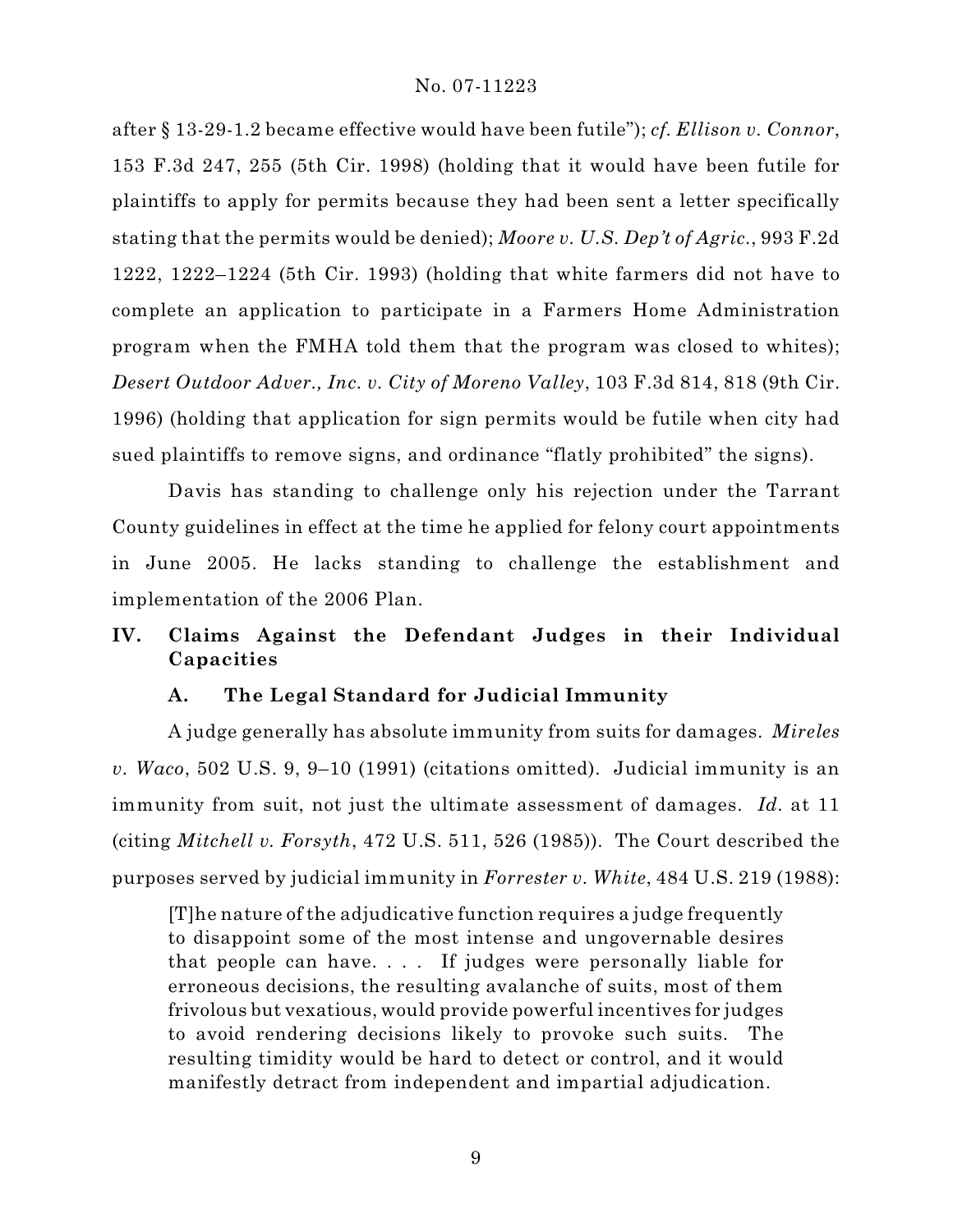Id. at 226–27 (citation omitted).

There are only two circumstances under which judicial immunity may be overcome. "First, a judge is not immune from liability for nonjudicial actions, *i.e.*, actions not taken in the judge's judicial capacity." *Mireles*, 502 U.S. at 11 (citations omitted). "Second, a judge is not immune for actions, though judicial in nature, taken in the complete absence of all jurisdiction." *Id.* (citations omitted). Allegations of bad faith or malice are not sufficient to overcome judicial immunity. *Id.*

"When applied to the paradigmatic judicial acts involved in resolving disputes between parties who have invoked the jurisdiction of a court, the doctrine of absolute judicial immunity has not been particularly controversial," but "attempting to draw the line between truly judicial acts, for which immunity is appropriate, and acts that simply happen to have been done by judges" has proven to be a more difficult task. *Forrester*, 484 U.S. at 227. In determining whether a particular act performed by a judge is entitled to absolute immunity, a court must draw a "distinction between judicial acts and the administrative, legislative, or executive functions that judges may on occasion be assigned by law to perform." *Id.*; *see also Huminski v. Corsones*, 396 F.3d 53, 75 (2d Cir. 2005) ("At the margins, it can be difficult to distinguish between those actions that are judicial, and which therefore receive immunity, and those that happen to have been performed by judges, but are administrative, legislative, or executive in nature." (citations omitted)). Although administrative decisions "may be essential to the very functioning of the courts," such decisions have not been regarded as judicial acts.<sup>3</sup>

<sup>&</sup>lt;sup>3</sup> See Forrester, 484 U.S. at 229 (holding that a judge's demotion and discharge of a court employee were administrative acts not protected by judicial immunity); *In Ex parte Virginia*, 100 U.S. 339, 348 (1880) (holding that a judge's preparation of an annual list of individuals eligible to serve on grand juries was not a judicial act covered by judicial immunity); *Morrison v. Lipscomb*, 877 F.2d 463, 465–66 (6th Cir. 1989) (finding that a chief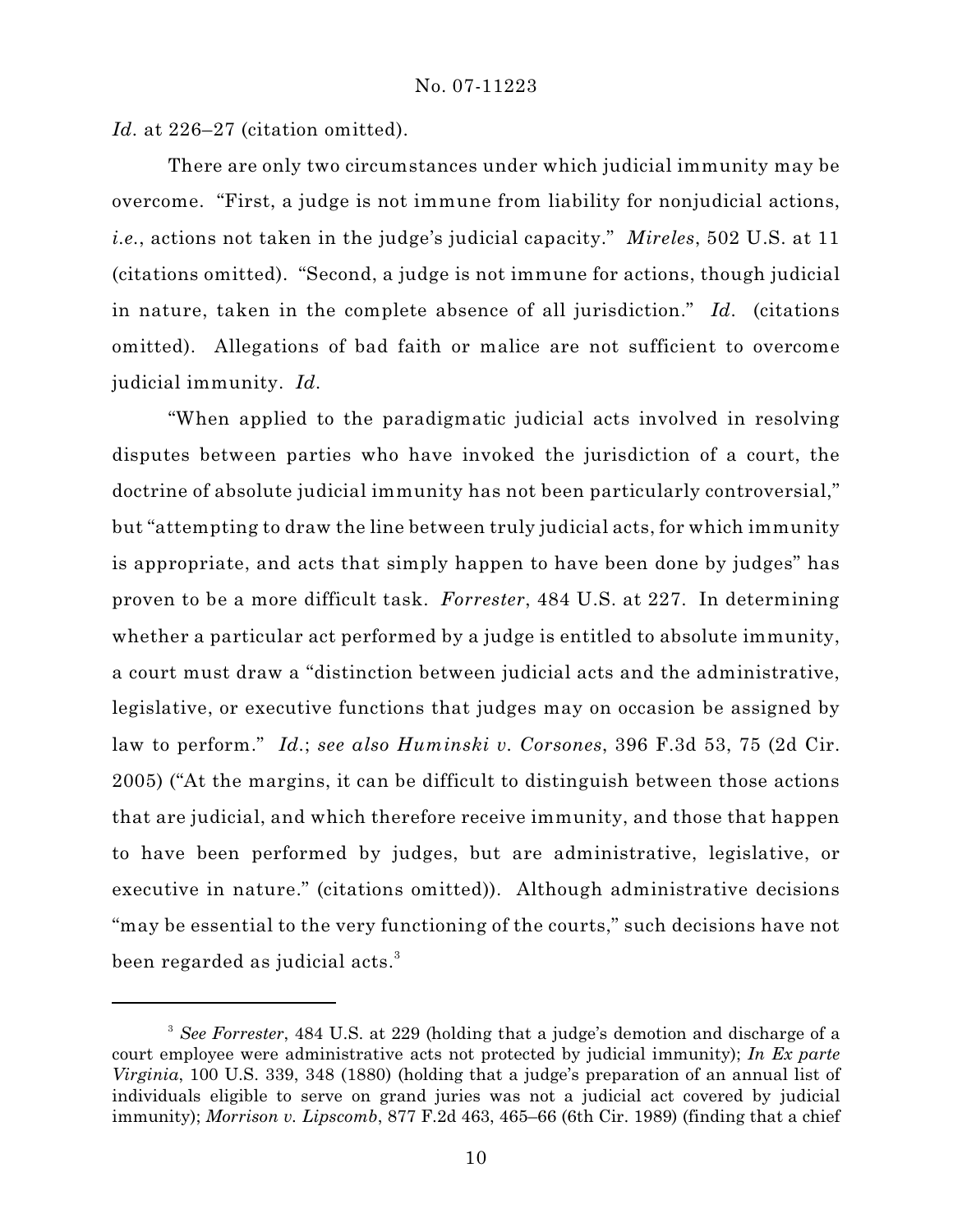"[W]hether an act by a judge is a 'judicial' one relate[s] to the nature of the act itself, *i.e.,* whether it is a function normally performed by a judge, and to the expectations of the parties, *i.e.,* whether they dealt with the judge in his judicial capacity." *Mireles*, 502 U.S. at 12 (quoting *Stump v. Sparkman*, 435 U.S. 349, 362 (1978)) (internal quotation marks omitted). "[T]he relevant inquiry is the 'nature' and 'function' of the act, not the 'act itself.' In other words, [a court should] look to the particular act's relation to a general function normally performed by a judge . . . ." *Id.* at 13 (citation omitted). This circuit has adopted a four-factor test for determining whether a judge's actions were judicial in nature: (1) whether the precise act complained of is a normal judicial function; (2) whether the acts occurred in the courtroom or appropriate adjunct spaces such as the judge's chambers; (3) whether the controversy centered around a

judge's declaration of a moratorium on the issuance of writs of restitution was an administrative, not judicial, act, because the moratorium was a general order not connected to any particular litigation that did not alter the rights and liabilities of any parties and only instructed court personnel on how to process the petitions made to the court, and that immunity did not apply); *McMillan v. Svetanoff*, 793 F.2d 149, 155 (7th Cir. 1986) ("Hiring and firing of employees is typically an administrative task. . . . The decision to fire the plaintiff did not involve judicial discretion; in other words, the judge did not utilize his education, training, and experience in the law to decide whether or not to retain plaintiff. The administrative act of firing the plaintiff will not assist the judge in interpreting the law or exercising judicial discretion in the resolution of disputes."); *Goodwin v. Circuit Court*, 729 F.2d 541, 549 (8th Cir. 1984) (county judge's decision to transfer hearing officer not "official judicial act" but rather "administrative personnel decision"); *Lynch v. Johnson*, 420 F.2d 818, 820 (6th Cir. 1970) (holding that county judge was not performing a judicial act when, while serving ex officio as the presiding officer of a county "fiscal court," the judge forcibly removed and jailed a member of the fiscal court because it was not an "ordinary judicial tribunal" and instead could best be characterized as a body through which the "affairs of the county are managed" with powers that are "legislative and administrative" in nature); *Lewis v. Blackburn*, 555 F. Supp. 713, 723 (W.D.N.C. 1983) (holding that a judge's appointment of magistrates is a ministerial act), *rev'd on other grounds*, 759 F.2d 1171 (4th Cir. 1985); *see also Supreme Court of Va. v. Consumers Union of U.S., Inc.*, 446 U.S. 719, 731 (1980) (holding that the Supreme Court of Virginia was acting in a legislative, not a judicial, capacity when it issued a Bar Code governing the actions of attorneys, because "propounding the Code was not an act of adjudication but one of rulemaking"); *Richardson v. Koshiba*, 693 F.2d 911, 914 (9th Cir. 1982) (screening decisions by judicial selection panel comprised of judges involve "executive" acts).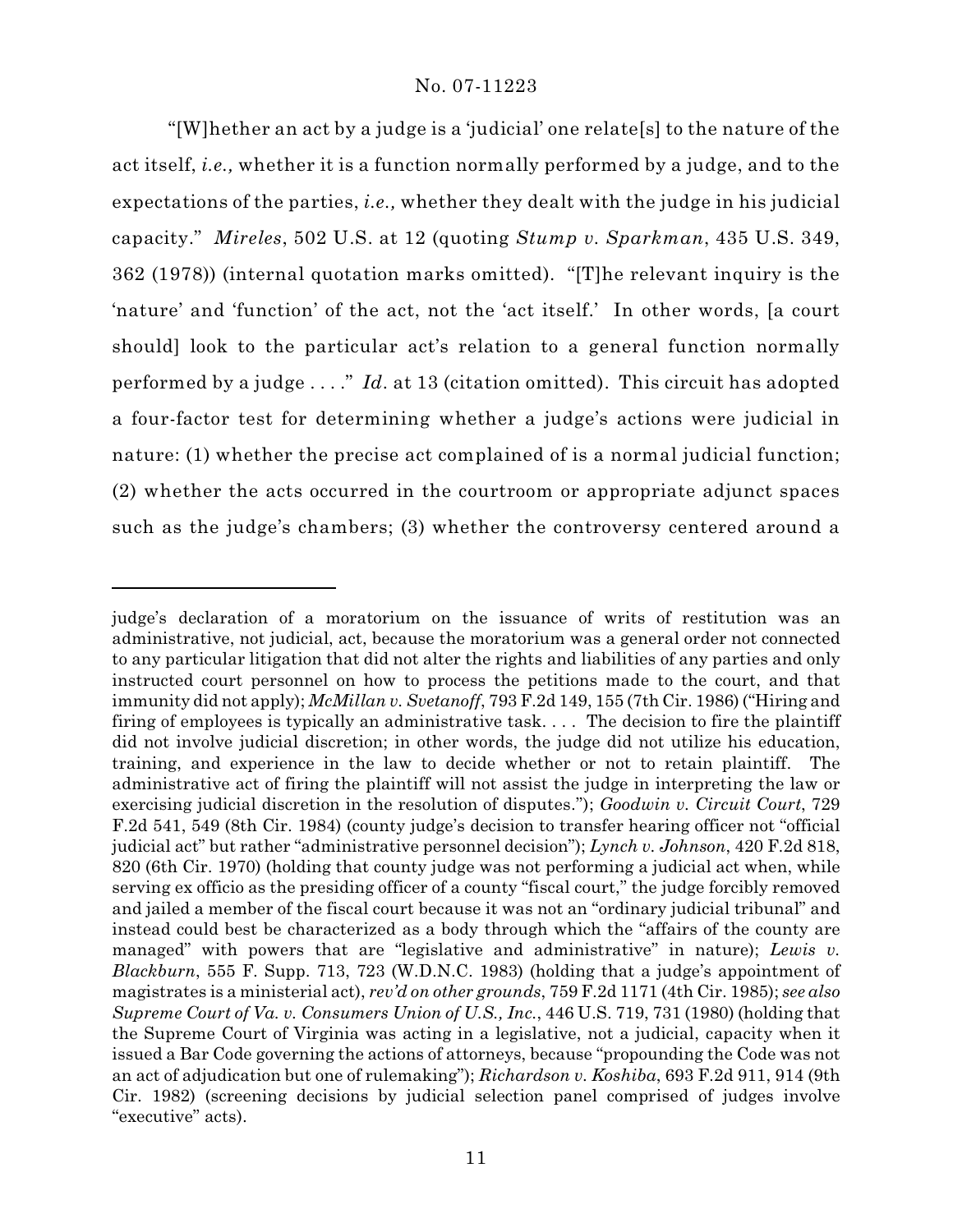case pending before the court; and (4) whether the acts arose directly out of a visit to the judge in his official capacity. *Ballard v. Wall*, 413 F.3d 510, 515 (5th <sup>4</sup> Cir. 2005) (citing *Malina v. Gonzales*, 994 F.2d 1121, 1125 (5th Cir. 1993)). These factors are broadly construed in favor of immunity. *Id.* (citing *Malina*, 994 F.2d at 1125).

### **B. Analysis**

The district court found that the defendant judges' acts were judicial because the appointment of counsel is a judicial act. The appointment of counsel for indigent defendants in criminal cases is a normal judicial function. *See, e.g., Birch v. Mazander*, 678 F.2d 754, 756 (8th Cir. 1982) ("[T]he acts complained of consist of the acceptance of a plea and the appointment of counsel. Clearly, these are functions normally performed by a judge."); *Davis v. State of N.Y.*, No. 90 Civ. 6170 (MBM), 1991 WL 156351, at \*2 (S.D.N.Y. Aug. 6, 1991) ("The appointment of counsel is a judicial act." (citations omitted)); *Edwards v. Hare*, 682 F. Supp. 1528, 1531–33 (D. Utah 1988) (refusing to distinguish between the clearly judicial act of determining that a particular defendant has the right to court-appointed counsel and the process of connecting an indigent criminal defendant with a court-appointed attorney—the "mechanics" of obtaining counsel); *Lewis v. County of Lehigh*, 516 F. Supp. 1369, 1370–71 (E.D. Pa. 1981) ("The judges' involvement . . . constitutes solely the exercise of their judicial functions—appointing attorneys to represent indigent defendants. . . .").

<sup>&</sup>lt;sup>4</sup> Amicus argues that this court should apply the six-factor standard set out in *Cleavinger v. Saxner*, 474 U.S. 193, 201–02 (1985) (citing *Butz v. Economou*, 438 U.S. 478, 512 (1978)), for whether an actor's role is analogous to that of a judge. That test is used to determine whether a nonjudicial actor's conduct is entitled to quasi-judicial immunity. Although there are some obvious parallels between the inquiries into whether the acts of a judge and the acts of a public official who is not a judge are "judicial" in nature, these are distinct inquiries. *See, e.g.*, *Mireles*, 502 U.S. at 11; *Forrester*, 484 U.S. at 227; *Ballard*, 413 F.3d at 515. Nonetheless, in light of the parallels between the underlying nature of the inquiries, the analysis in quasi-judicial immunity cases may prove persuasive in the traditional judicial immunity context, as discussed in greater detail below.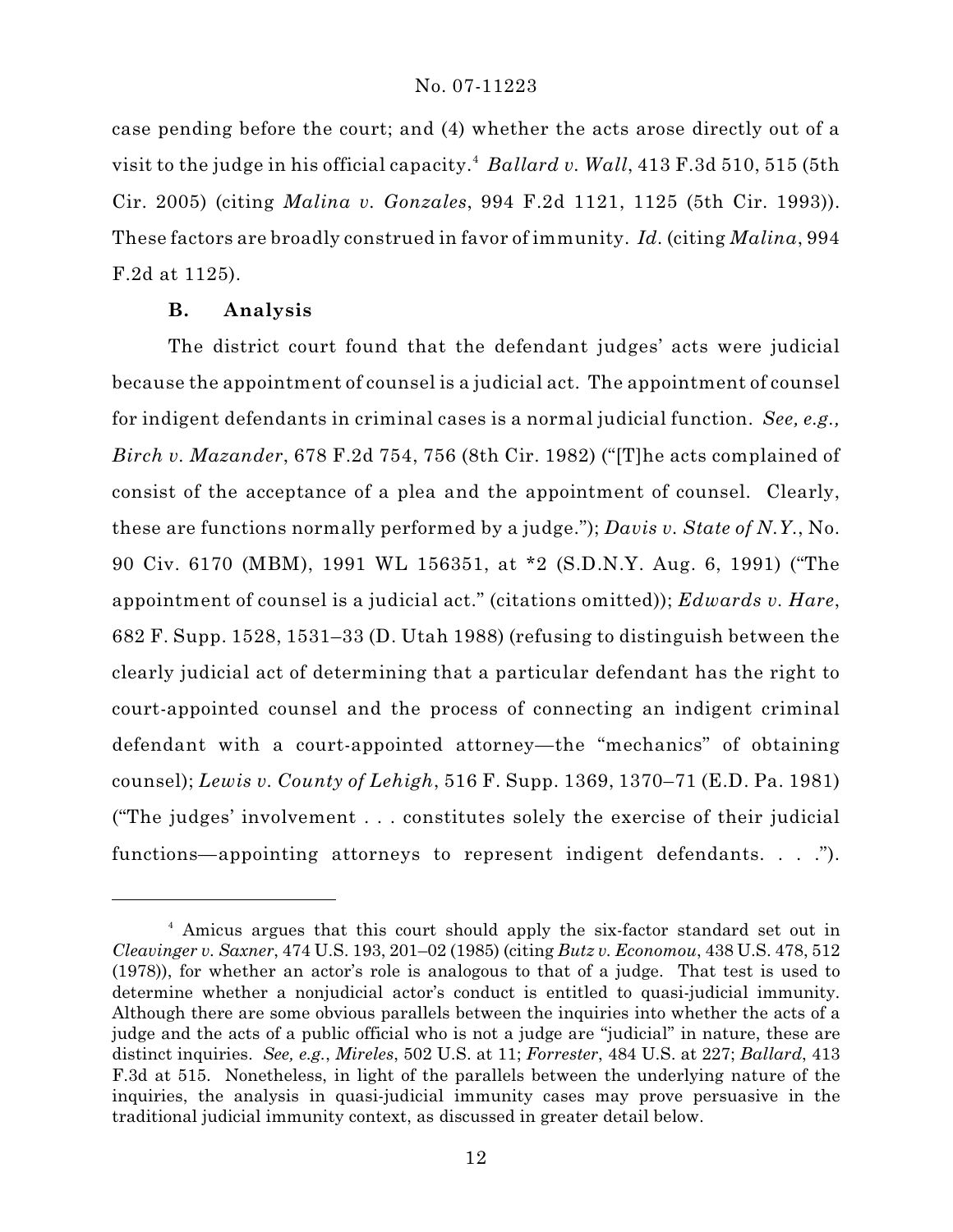However, the alleged wrongful act in this case does not concern the appointment of counsel in a specific suit by the judge presiding over that suit, but rather the selection of applicants for inclusion on a rotating list of applicants eligible for court appointments pursuant to a countywide policy.

The advocates on both sides of this issue find some support for their positions in the case law. Several courts have specifically held that a judge's acts in creating and implementing a plan or policy for the appointment of counsel, and not simply the appointment of counsel in a particular case, are judicial in nature. In *Hawkins v. Walvoord*, 25 S.W.3d 882 (Tex. App. 2000), the court held that (1) judges' ratification of a plan that required attorneys to either accept court appointments to represent indigent criminal defendants or pay a yearly fee and (2) judges' appointment of an attorney under that plan, were judicial acts entitled to absolute judicial immunity. *Id.* at 891. Similarly, in *Roth v. King*, 449 F.3d 1272 (D.C. Cir. 2006), the D.C. Circuit held that judges acted in a judicial capacity in creating a family-court attorney panel system and selecting attorneys for inclusion on a panel. *Id.* at 1286–87. In *Roth*, the chief judge of the Superior Court of the District of Columbia issued an administrative order creating a committee to recommend panels of designated and approved attorneys to represent indigent parties. *Id.* at 1277. Prior to the creation of the committee, superior court judges appointed counsel from a list of volunteers who had not been subjected to any sort of screening process. *Id.* Based on applications submitted by attorneys and evaluations submitted by superior court judges, the committee issued a report that recommended a list of attorneys for inclusion on the panels. *Id.* at 1277–78. The chief judge issued an administrative order establishing the attorney panels in accordance with the committee's recommendations. *Id.* at 1278. The D.C. Circuit found that the creation of the panel system and the selection of attorneys for inclusion on the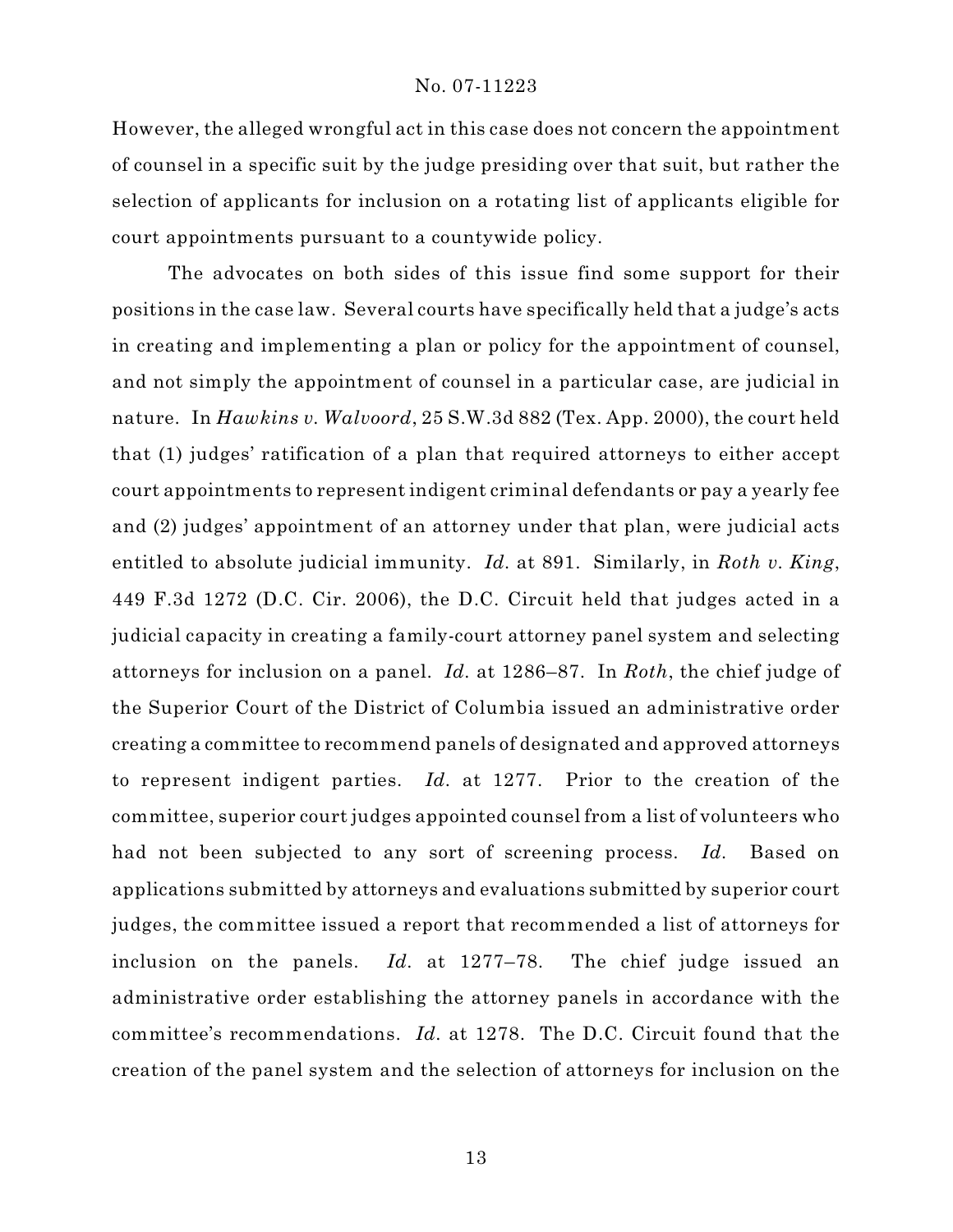panels were judicial, not administrative, acts, and were protected by judicial immunity. *Id.* at 1286–87.

In a recent unpublished opinion on judicial immunity, *Dunn v. Kennedy*, No. 07-50548, 2008 WL 162855 (5th Cir. Jan. 17, 2008), this court held that a judge's decision to remove an attorney from a court appointment list was a judicial act. *Id.* at \*1. The *Dunn* court based its holding in part on the fact that "the governing Texas statute 'authorize[s] only the judges,' or the judges' designee, to appoint counsel for indigent defendants in the county and to adopt and publish written procedures for the timely and fair appointment of counsel," *id.* (quoting Tex. Code Crim. Pro. Ann. art. 26.04 (Vernon 2006)), and that "the appointment of counsel to represent indigent defendants is a function normally performed by a judge acting in his judicial capacity," *id.* (citing *Roth*, 449 F.3d at 1286–87; *Hawkins*, 25 S.W.3d at 891). The *Dunn* court also based its holding on the fact that there was no allegation that the judge made the decision to remove the attorney anywhere other than in the courthouse building, that the decision centered around a case pending in court inasmuch as the attorney's removal was based on his conduct stemming from his representation of indigent defendants before the court, and that the decision arose from a visit to the judge in her official capacity, as the attorney's practice before the court and submission of payment vouchers were all directed toward the judge in her official capacity. *Id.* (citing *Ballard*, 413 F.3d at 515–18).

There is also authority supporting the proposition that decisions regarding which attorneys to include on a court appointment list, as opposed to decisions regarding appointment in a particular case, are administrative, not judicial, in nature. In *Mitchell v. Fishbein*, 377 F.3d 157, 174 (2d Cir. 2004), the Second Circuit was confronted with the question of whether a state-court screening committee's decision to remove an attorney from a panel of attorneys certified to serve as court-appointed counsel for indigent defendants was entitled to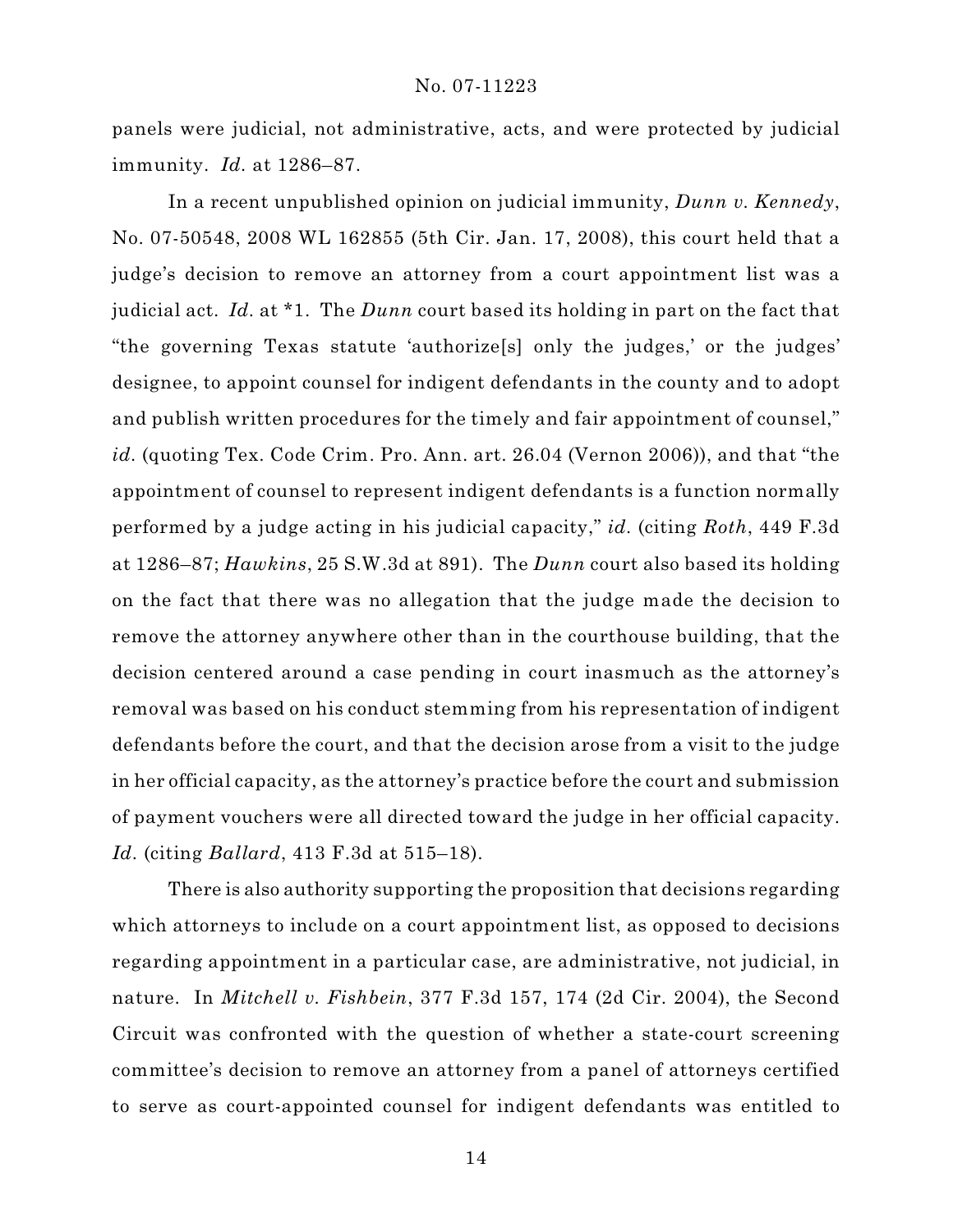quasi-judicial absolute immunity. As the defendant judges point out, *Mitchell* concerned the issue of quasi-judicial absolute immunity—the doctrine under which a private actor may be afforded the absolute immunity ordinarily accorded judges acting within the scope of their jurisdiction if the private actor's role is functionally comparable to that of a judge or if the private actor's acts are integrally related to an ongoing judicial proceeding—not judicial immunity. However, because "immunity is justified and defined by the *functions* it protects and serves, not by the person to whom it attaches," *Forrester*, 484 U.S. at 227, the *Mitchell* court's analysis of whether a nonjudicial actor's acts were judicial for the purpose of assessing quasi-judicial immunity cannot be said to be completely inapplicable to the immunity issue presented in the instant case, especially in light of the fact that *Mitchell* extensively cited judicial immunity cases in its analysis. In assessing whether the committee's decisions were integrally related to a judicial proceeding, the court drew heavily on several judicial immunity decisions:

Functions that might be deemed integrally related to the judicial process when undertaken in the context of a particular case may be viewed as administrative when they are undertaken outside that context, and "[a]dministrative decisions, even though they may be essential to the very functioning of the courts, have not . . . been regarded as judicial acts," *Forrester v. White*, 484 U.S. 219, 228, 108 S. Ct. 538, 98 L.Ed.2d 555 (1988). For example, a judge has been held to have absolute immunity from a claim of conspiracy to empanel an all-white jury in a particular criminal trial, *see White v. Bloom*, 621 F.2d 276, 279-80 (8th Cir.), *cert. denied*, 449 U.S. 995, 101 S. Ct. 533, 66 L. Ed.2d 292 (1980), but to have no such immunity from a claim of racial discrimination in the preparation of general jury lists to affect all future trials, a job that was "ministerial," *see Ex parte Virginia*, 100 U.S. (10 Otto) 339, 348, 25 L. Ed. 676 (1879). In the latter case, the judge had the responsibility of "prepar[ing] annually a list of such inhabitants of the county . . . 'as he shall think well qualified to serve as jurors, being persons of sound judgment and free from legal exception,'" *id.* at 349 (Field, J., dissenting), a task that "might as well have been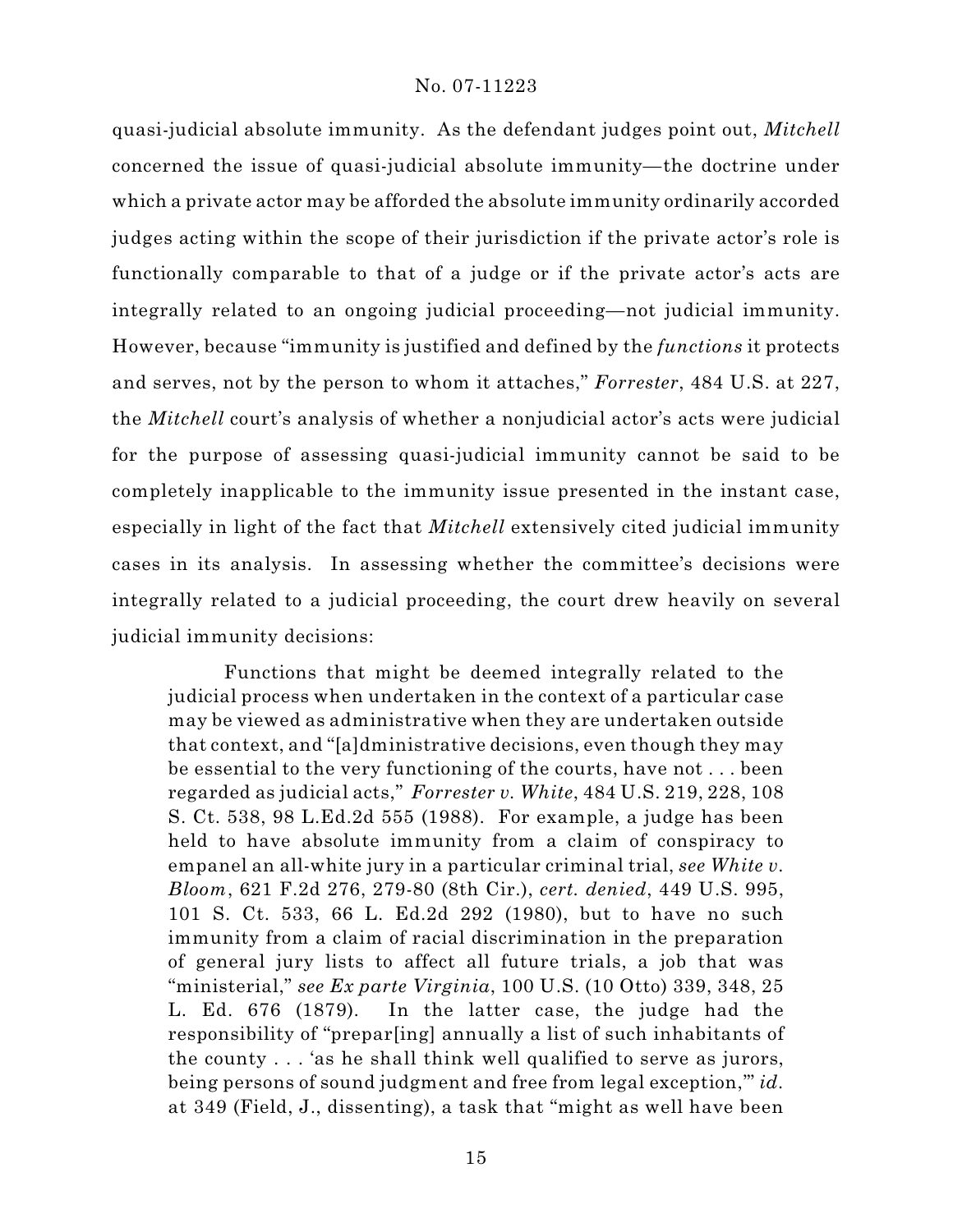committed to a private person as to one holding the office of a judge," *id.* at 348 (majority opinion).

The Committee's job of formulating a list of attorneys deemed qualified to represent indigent defendants accused of crimes, and its additions to or deletions from that list, bear a marked similarity to the *Ex parte Virginia* judge's responsibility for compiling a list of qualified jurors. The Committee's decisions are not related to any particular criminal prosecution. The 18-B Panel exists so that judges may select attorneys from the list who will both provide future representation to indigent defendants and receive compensation for those services. But, as discussed above, in any given case, the court may appoint an attorney who is not on the 18-B Panel. Further, even the Committee's rejection of Mitchell's individual application did not affect any particular case, for the Committee's letter of rejection stated that Mitchell was to continue to "handle to conclusion" any matter to which he was then assigned.

*Mitchell*, 377 F.3d at 174. The *Mitchell* court viewed the act of formulating a list of attorneys deemed qualified to represent indigent defendants as an inherently administrative act, regardless of whether the actor was a judge or not. It analogized this act to the preparation of an annual list of individuals eligible to serve on grand juries, which the Supreme Court in *Ex Parte Virginia*, 100 U.S. 339 (1880), found not to be a judicial act entitled to judicial immunity when performed by a judge. The *Ex Parte Virginia* decision rested on the following reasoning:

The duty of selecting jurors might as well have been committed to a private person as to one holding the office of a judge. It often is given to county commissioners, or supervisors, or assessors. In former times, the selection was made by the sheriff. In such cases, it surely is not a judicial act, in any such sense as is contended for here. It is merely a ministerial act, as much so as the act of a sheriff holding an execution, in determining upon what piece of property he will make a levy, or the act of a roadmaster in selecting laborers to work upon the roads. That the jurors are selected for a court makes no difference. So are court-criers, tipstaves, [and] sheriffs [ ]. Is their election or their appointment a judicial act?

*Ex Parte Virginia*, 100 U.S. at 348.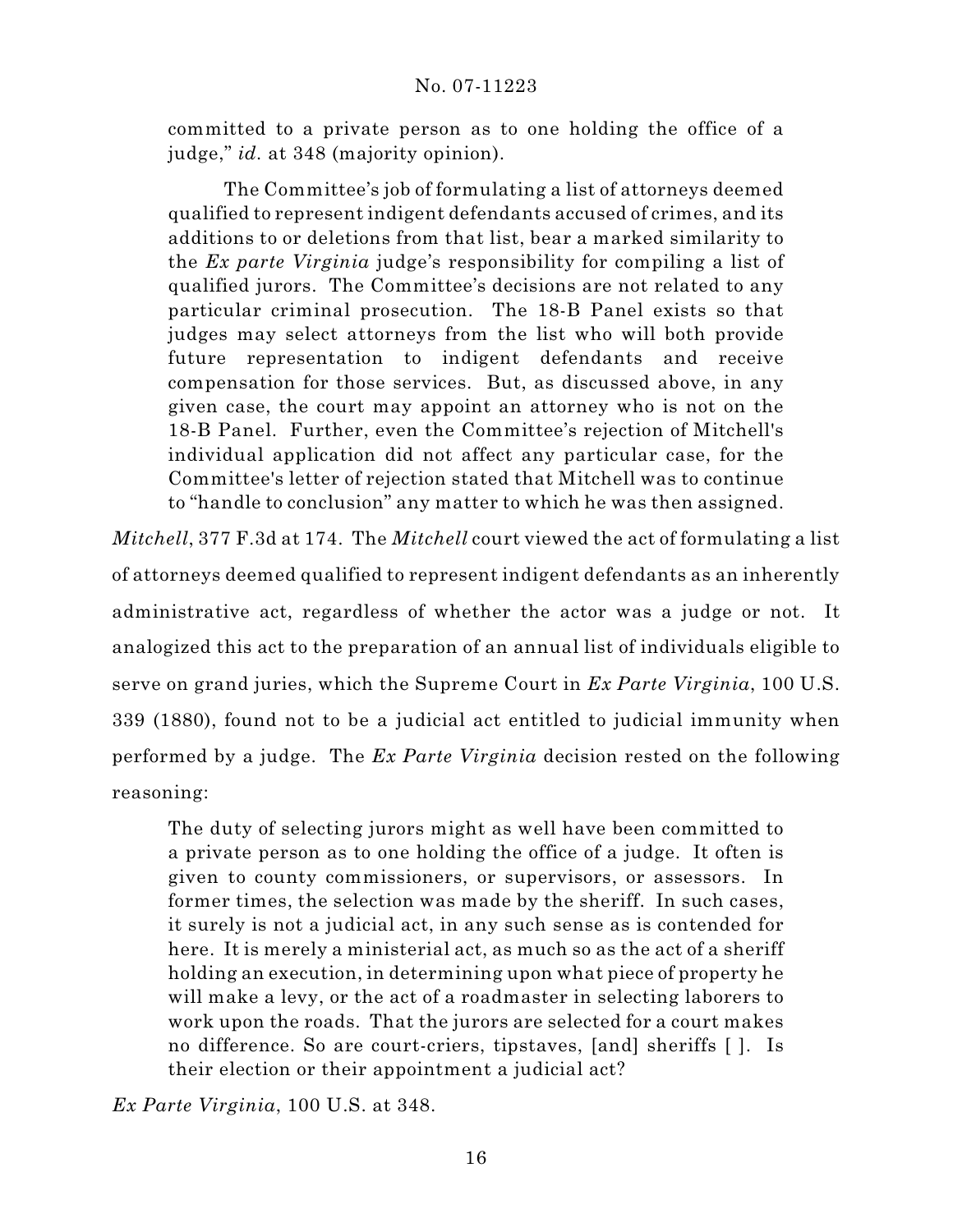After considering the applicable legal standard, the authorities that support each of side of the immunity question in this case, and the underlying purpose of the judicial immunity doctrine, we believe that the act of selecting applicants for inclusion on a rotating list of attorneys eligible for court appointments is inextricably linked to and cannot be separated from the act of appointing counsel in a particular case, which is clearly a judicial act, and therefore that the judges' acts at issue in this suit must be considered to be protected by judicial immunity. We disagree with the *Mitchell* court that the act of selecting qualified attorneys for inclusion on an appointment list can be rigidly separated from the act of appointing an attorney in a particular case. The appointment process must be viewed holistically. In this case, the selection of applicants for inclusion on the list and the actual appointment of attorneys in specific cases occur as part of an appointment process that cannot be divided in a principled way into judicial and administrative acts. In light of the fact that the defendant judges have very limited discretion in deciding which attorney to appoint in a specific case—they may only deviate from the rotation system for good cause—decisions about which attorneys should be placed on the wheel functionally determine which attorney actually will be appointed in a particular case. Also, the nature of the decision of whether to select an applicant for inclusion on the appointment wheel and the decision of whether to appoint an attorney in a particular case are essentially identical; in both situations, the judge must assess an attorney's competence and ability to effectively represent clients before the court. Although the selection decision is not made in the context of a specific suit, the decision will presumably be made based upon an attorneys' conduct in other cases before the court. Indeed, courts have not strictly limited judicial immunity to actions taken in the context of a specific lawsuit, and at least one court has found that acts taken completely outside the context of a specific adjudication are properly classified as judicial and protected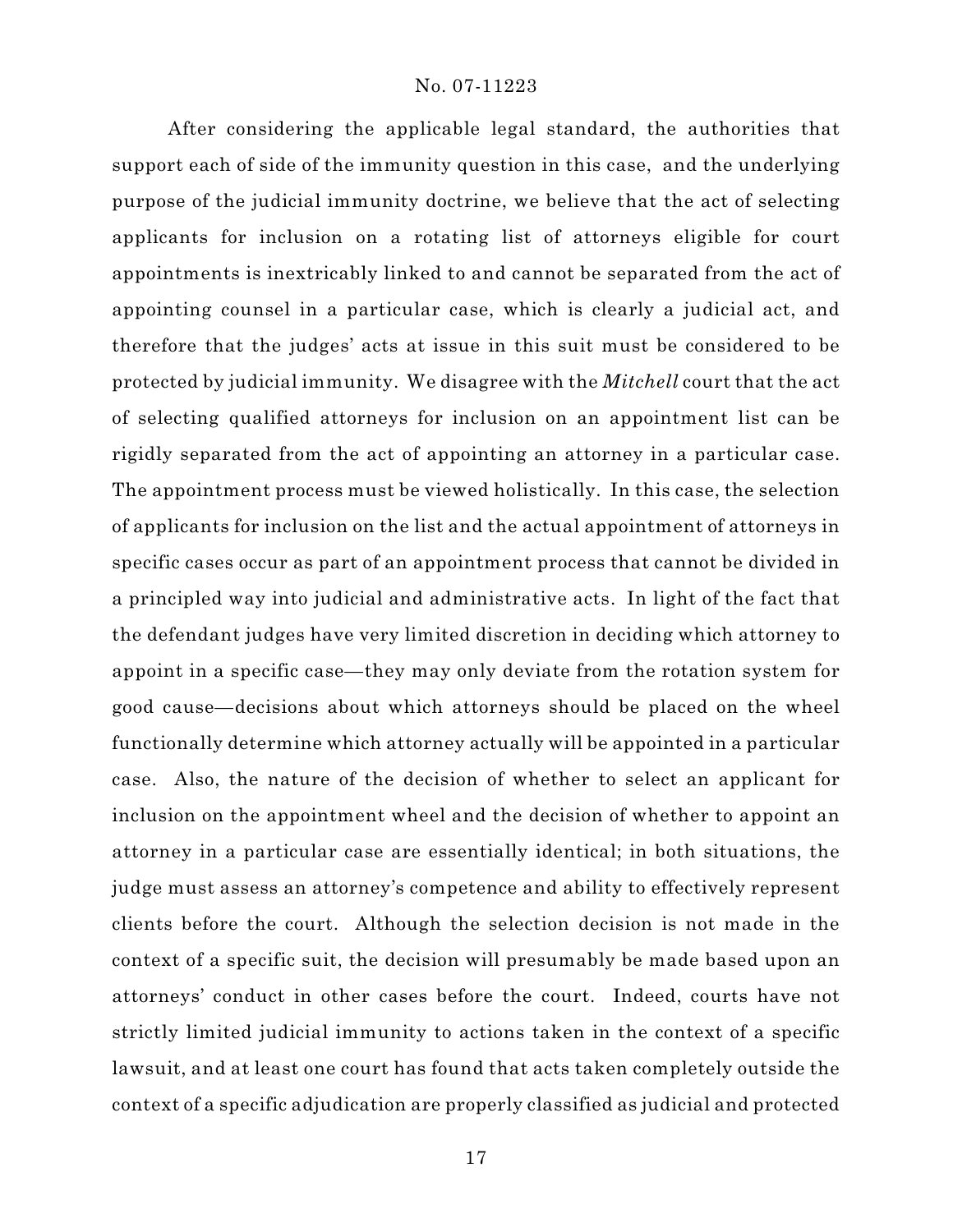by absolute judicial immunity. *See Sparks v. Character & Fitness Comm.*, 859 F.2d 428, 434 (6th Cir. 1988) (finding that actions taken by the Kentucky Supreme Court and its Committee on Character and Fitness in denying an applicant admission to the state bar were judicial acts to which absolute immunity applied). The Supreme Court has held that the related doctrine of prosecutorial immunity, which is justified by a similar rationale and governed by similar rules, may apply to acts made outside the context of a specific lawsuit when the acts are "directly connected with the conduct of a trial" and "necessarily require legal knowledge and the exercise of related discretion." *See Van De Kamp v. Goldstein*, 129 S. Ct. 855, 858–64 (2009) (holding that prosecutorial immunity barred suit against a district attorney and his chief assistant for failing to: (1) establish an information system containing potential impeachment material about informants to ensure that deputy district attorneys complied with their constitutional obligation to disclose agreements with informants who testify at trial; and (2) adequately train or supervise deputy district attorneys concerning their obligation to disclose such information). Ultimately, the acts at issue in this case involve the performance of duties which are intimately connected to a judge's adjudicatory role, and are therefore judicial in nature. *See Ballard*, 413 F.3d at 515. 5

The district court properly dismissed the claims against the defendant judges in their individual capacities.

### **V. Claims Against Tarrant County**

The district court found that Davis had failed to state a claim against Tarrant County because the defendant judges acted on behalf of the state of Texas, not Tarrant County. Davis and the TFDP assert that the defendant

<sup>&</sup>lt;sup>5</sup> The defendant judges clearly had jurisdiction to select applicants for inclusion on a rotating list because they were acting pursuant to an explicit statutory grant of authority in establishing and implementing a policy for the appointment of counsel in Tarrant County.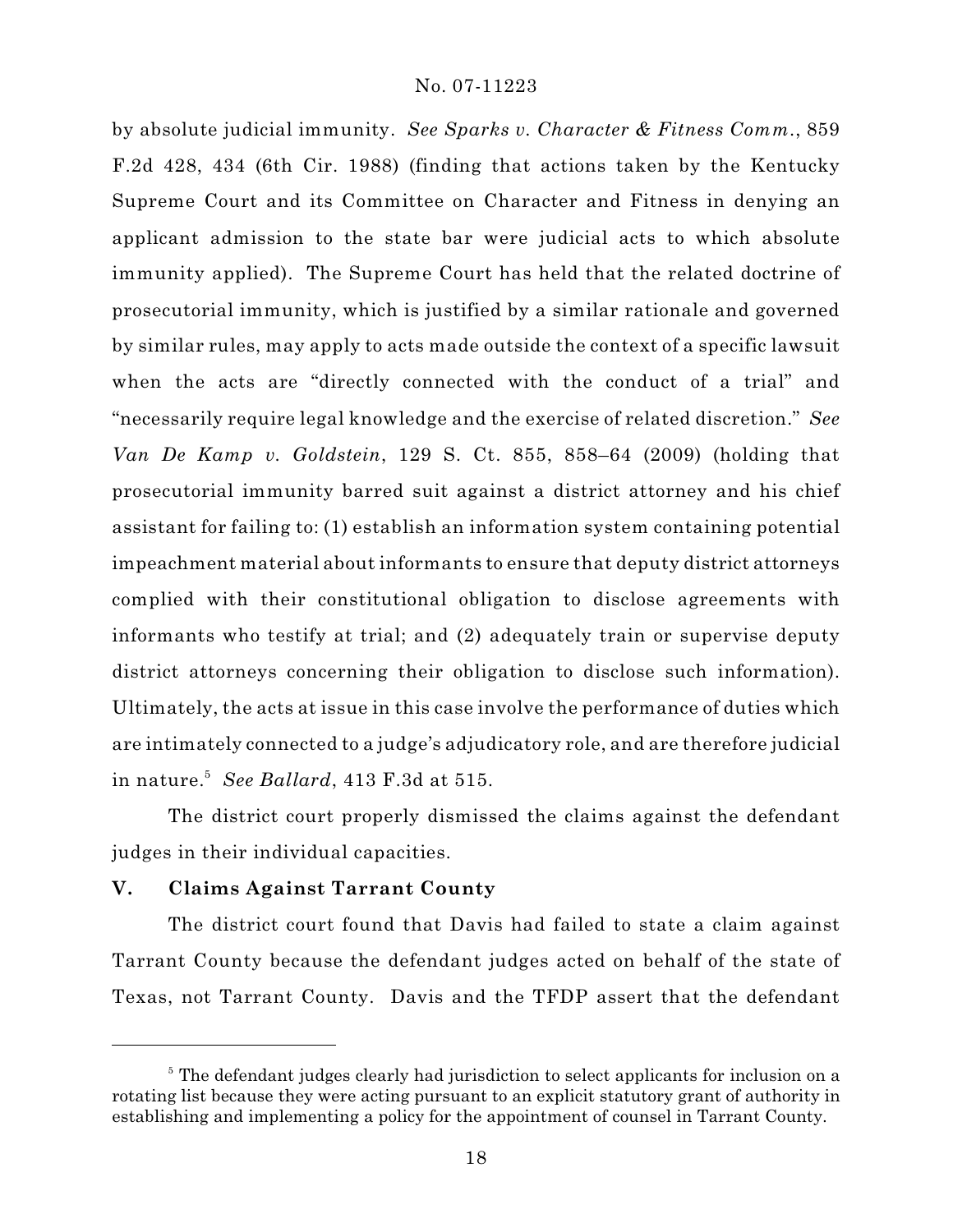judges acted on behalf of Tarrant County in selecting applicants for inclusion on the rotating list of attorneys eligible for felony court appointments in Tarrant County because they were policymakers for Tarrant County under the Texas Fair Defense Act.

Municipal liability under 42 U.S.C. § 1983 requires proof of (1) a policymaker; (2) an official policy; and (3) a violation of constitutional rights whose "moving force" is the policy or custom. *Rivera v. Houston Indep. Sch. Dist.*, 349 F.3d 244, 247 (5th Cir. 2003) (citing *Piotrowski v. City of Houston*, 237 F.3d 567, 578 (5th Cir. 2001)). The policymaker must have final policymaking authority. *Id.* (citing *City of St. Louis v. Praprotnik*, 485 U.S. 112, 127, 108 (1988)). "[W]hether a particular official has final policymaking authority is a question of *state law*." *Jett v. Dallas Indep. Sch. Dist.*, 491 U.S. 701, 737 (1989) (citation and internal quotation marks omitted). Municipal liability cannot be sustained under a theory of respondeat superior. *Rivera*, 349 F.3d at 247 (citing *Bd. of County Comm'rs of Bryan County v. Brown*, 520 U.S. 397, 403 (1997); *Piotrowski*, 237 F.3d at 578). "[T]he unconstitutional conduct must be directly attributable to the municipality through some sort of official action or imprimatur; isolated unconstitutional actions by municipal employees will almost never trigger liability." *Piotrowski*, 237 F.3d at 578.

We have held that under Texas law, "[a] local judge acting in his or her judicial capacity is not considered a local government official whose actions are attributable to the county." *Krueger v. Reimer*, 66 F.3d 75, 77 (5th Cir. 1995) (citations omitted); *see also Clanton v. Harris County, Tex.*, 893 F.2d 757, 758 (5th Cir. 1990) ("Texas district judges act for the state in appointing counsel for indigent criminal defendants, and the county is not responsible under § 1983 for their actions in this regard."); *Hamill v. Wright*, 870 F.2d 1032, 1037 (5th Cir. 1989) (stating that "Texas law makes only state court judges responsible for appointing attorneys for indigent criminal defendants" and "[a] county can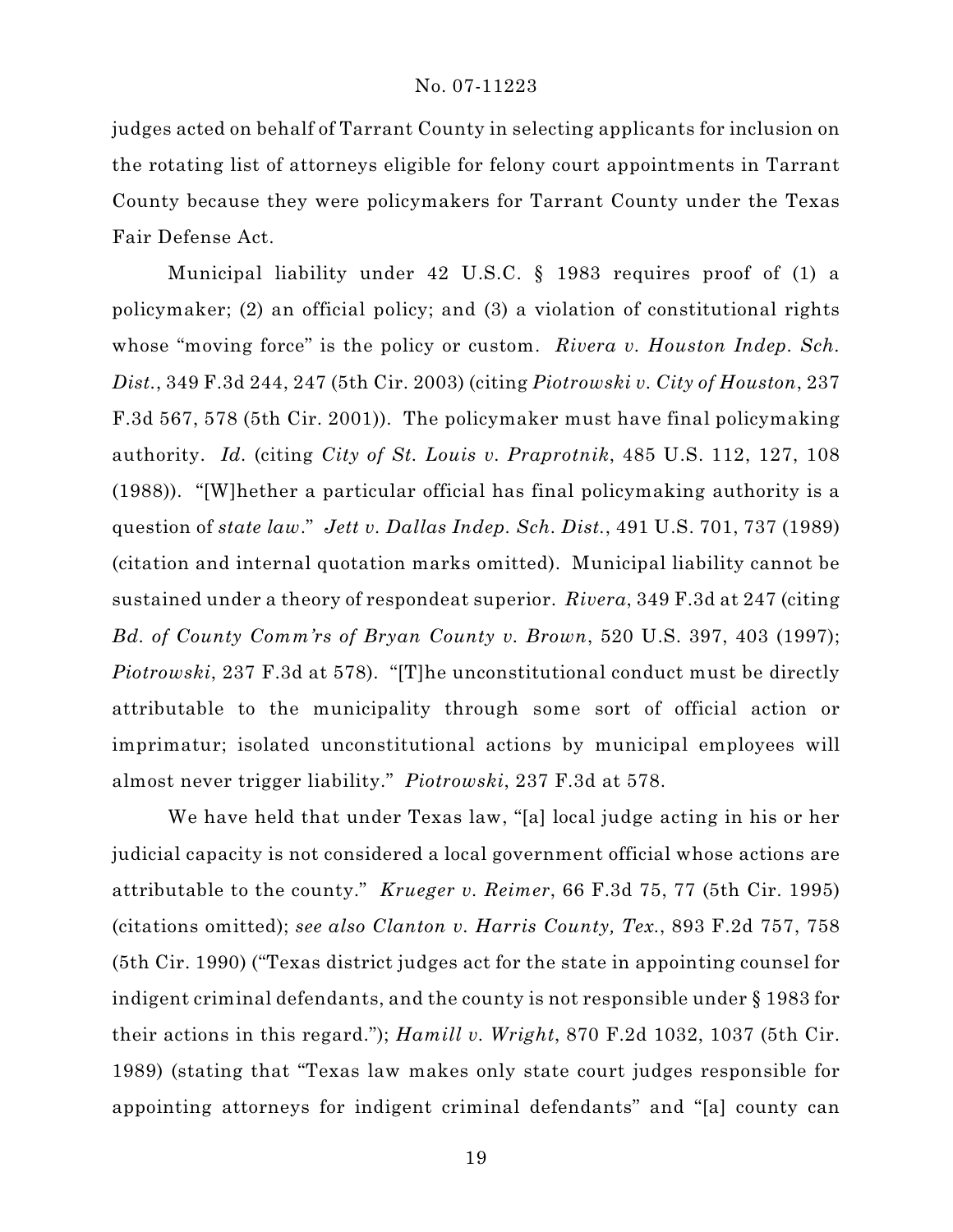exercise no authority over state court judges, as the latter are not county officials"); *Clark v. Tarrant County*, 798 F.2d 736, 744 (5th Cir. 1986) (stating that Texas district judges "are undeniably state elected officials"). As discussed above, the act of selecting applicants for inclusion on a rotating list of attorneys eligible for court appointments is inextricably linked to and cannot be separated from the act of appointing counsel in a particular case, which is clearly a judicial act under Texas law. *See Clanton*, 893 F.2d at 758; *Hamill*, 870 F.2d at 1037. Because the defendant judges acted in their judicial capacities in selecting applicants for inclusion on the rotating list of attorneys eligible for felony court appointments in Tarrant County pursuant to their obligations under the Texas Fair Defense Act, Tarrant County may not be held liable for those acts.

#### **VI. Claims Against the Defendant Judges in their Official Capacities**

The district court dismissed Davis's claims against the defendant judges in their official capacities on the ground of Eleventh Amendment immunity. Texas judges are entitled to Eleventh Amendment immunity for claims asserted against them in their official capacities as state actors. *Warnock v. Pecos County, Tex.*, 88 F.3d 341, 343 (5th Cir. 1996); *Holloway v. Walker*, 765 F.2d 517, 519 (5th Cir. 1985).

Davis has asserted a claim for prospective declaratory relief, and the Eleventh Amendment does not bar claims for prospective relief against state officials acting in their official capacity. *See Edelman v. Jordan*, 415 U.S. 651, 664 (1974); *Ex Parte Young*, 209 U.S. 123, 155–56 (1908); *Nelson v. Univ. of Tex. at Dallas*, 535 F.3d 318, 321–22 (5th Cir. 2008); *Brennan v. Stewart*, 834 F.2d 1248, 1252 (5th Cir. 1988). Davis's claim for prospective declaratory relief against the defendant judges in their official capacities is not barred by the Eleventh Amendment. However, Davis's claim for prospective declaratory relief is moot because the Tarrant County guidelines in effect at the time he applied